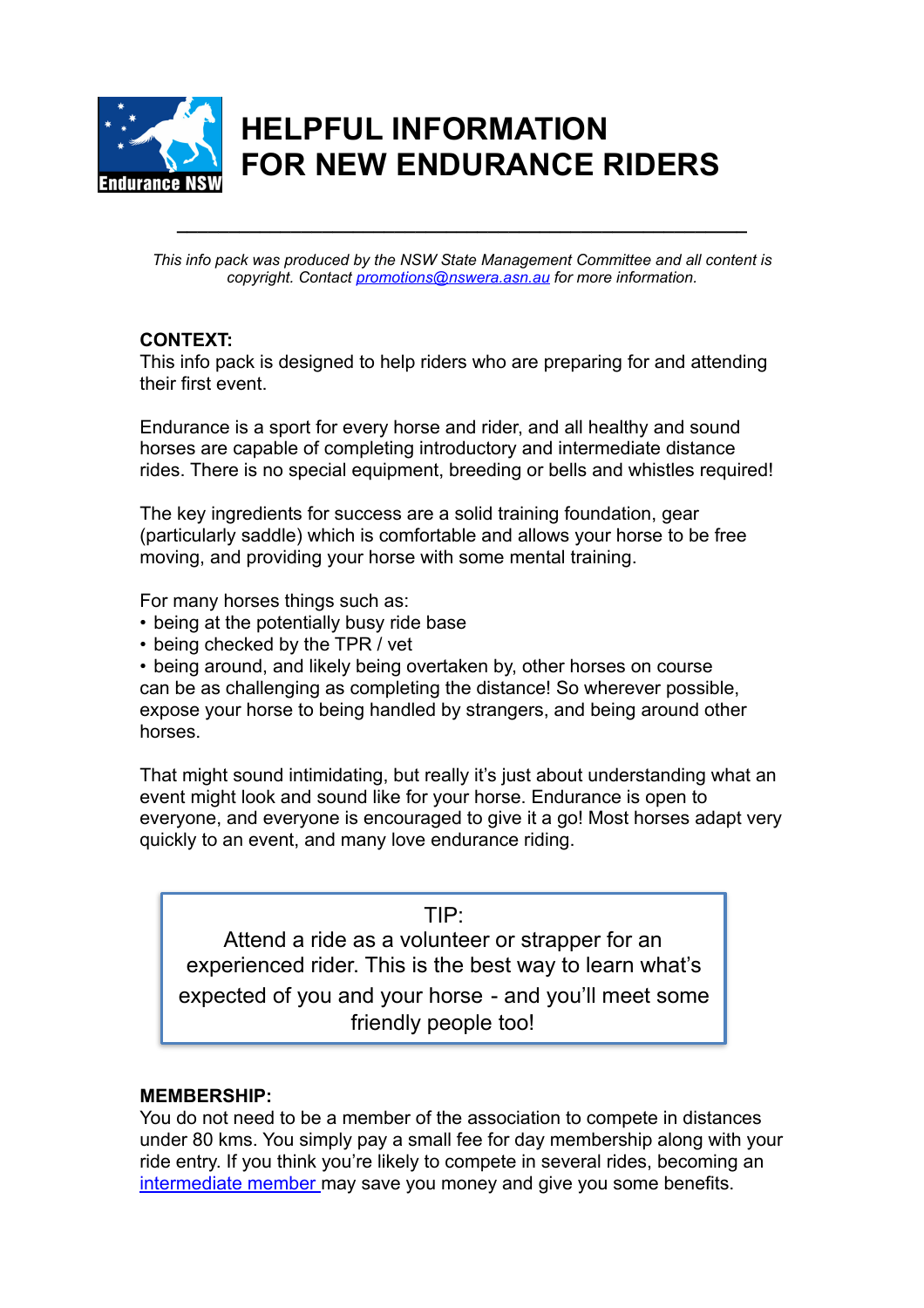

# **WHAT DO I NEED TO DO TO TRAIN FOR A 20 KM RIDE?**

You should ride 2-3 times a week in the 4-6 weeks leading up to the ride.

Your most important ride will be your final long ride, in which you should cover around 15 kms in one session. This should be done 1-2 weeks before the ride and completed at around your race pace. Remember, you generally need to take a **minimum** 1 hour 45 minutes on course (*confirm your minimum and maximum ride times with the chief steward).* This could equate to roughly 30% walking, 60% trotting and 10% cantering. So there's no need to train excessively, just enough that you and your horse can comfortably complete the distance.

Your longer rides can be done quite slowly, with shorter rides being speed or hill work sessions. Cross training - riding in the arena or jumping - is also great to include in your routine, as it develops a well rounded and balanced horse, and this counts as training too!

TIP:

There is no one way to train that works for every horse and rider! For more tips and advice, seek the advice of experienced riders and visit AERA and NSW ERA websites for more information.

# **WHAT DO I NEED TO DO TO TRAIN FOR A 40 KM RIDE:**

You should ride 3-4 times a week in the 6-8 weeks leading up to the ride. There are a few different approaches to longer distance training, but generally it's advised that it isn't necessary to cover 40 kms in one hit to be fit for the distance. Rather you can build your distance cumulatively (ie, cover 40 kms over 5 days or so).

So around two weeks before the ride you might have built to a **maximum**  training load of:

- 10 km faster session
- 25 30 km steady session (competition pace or a bit slower, this is your most important ride to prepare your horse)
- 5 10 km quiet ride and / or arena / cross training ride

In the weeks prior to this obviously you'll need to build up to this workload. Don't increase your distance or speed too quickly or you risk injuring your horse.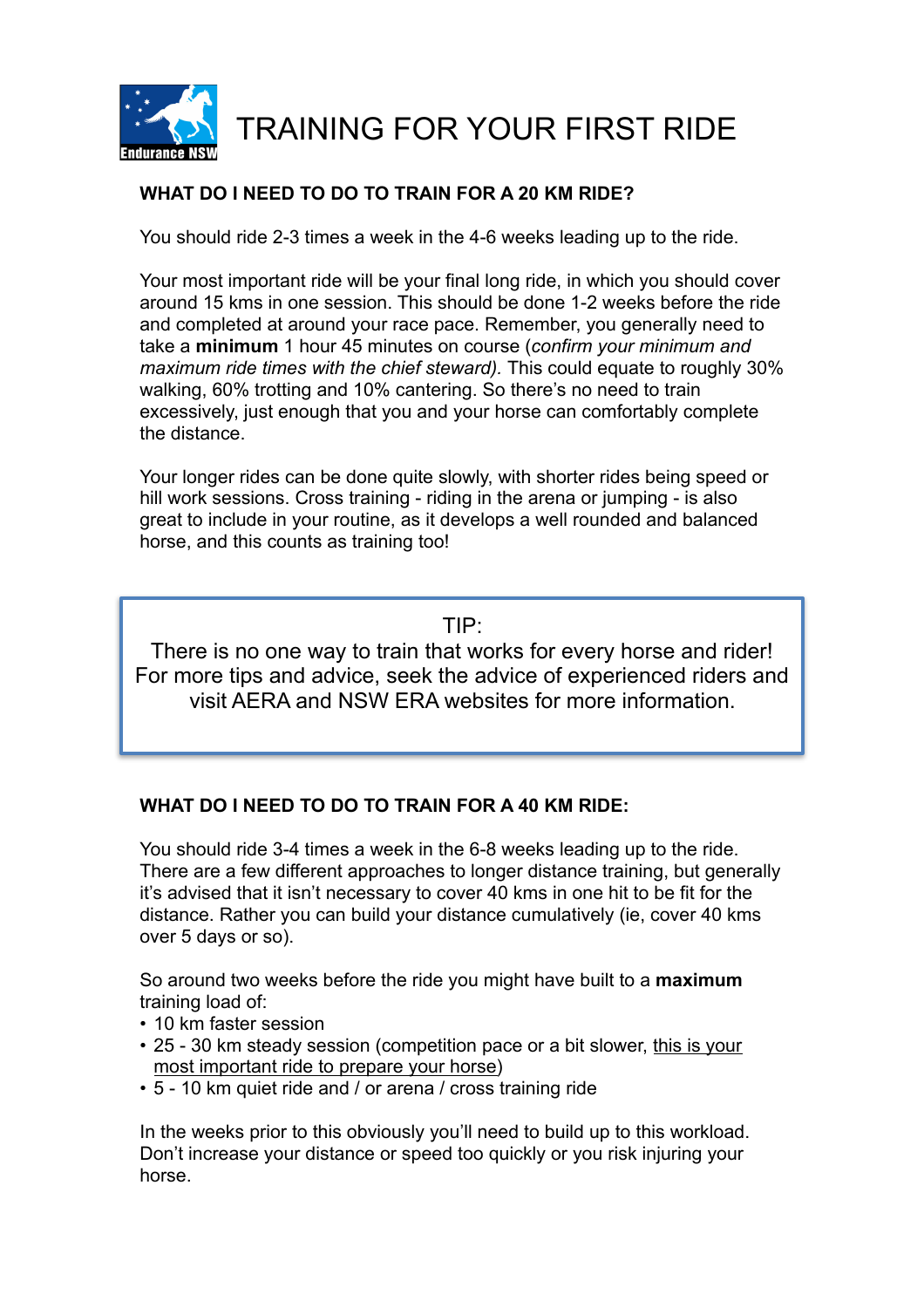

Slow and steady is the best way to compete, complete, and set your horse up for a long career in endurance. REST is also vital. Rest is when your horse builds muscle and gets stronger - don't be tempted to overdo it.

Your longer rides can be done quite slowly, with shorter rides being speed or hill work sessions. Cross training - such as riding in the arena or jumping - is also great to include in your routine, as it develops a well rounded and balanced horse, and this counts as training too!

Remember, you **can not** travel faster than 3 hours in a 40 km event! This could equate to roughly 10% walking, 70% trotting and 20% cantering (that's the fastest you can go, you can of course travel slower!).

# WHAT SHOULD I PACK FOR THE RIDE?

# **FOR THE RIDER:**

- Food, drink
- Riding gear don't forget your helmet (no helmet, no ride!)
- Cash for entry and food from the canteen
- Any medications or painkillers you may need & basic first aid kit
- If camping then tent, bedding, etc.

#### TIP:

Don't use your new gear for the first time at a ride - this goes for horse and rider! Make sure you've tested everything so you don't get any nasty surprises.

# **FOR THE HORSE:**

- Saddle
- Clean saddle blanket (important to be clean, dirty gear can rub)
- Headgear (bridle, hackamore, headstall and leadrope)
- Leg boots if usually used
- Hoof boots if usually used / as a spare if shoe is thrown
- Rugs as required
- Sponges, scrapper and clean towel for strapping with
- Hoof Pick
- Grooming brushes
- Stethoscope or heart rate monitor & thermometer
- Feed and water buckets
- Fresh hay
- Horse feed (keep grains or high carb feeds to a minimum prior to the ride and save these for after the ride)
- Any supplements you typically use, the most important being an electrolyte
- If staying overnight you MUST bring a yard which will adequately retain your horse. Practice at home first!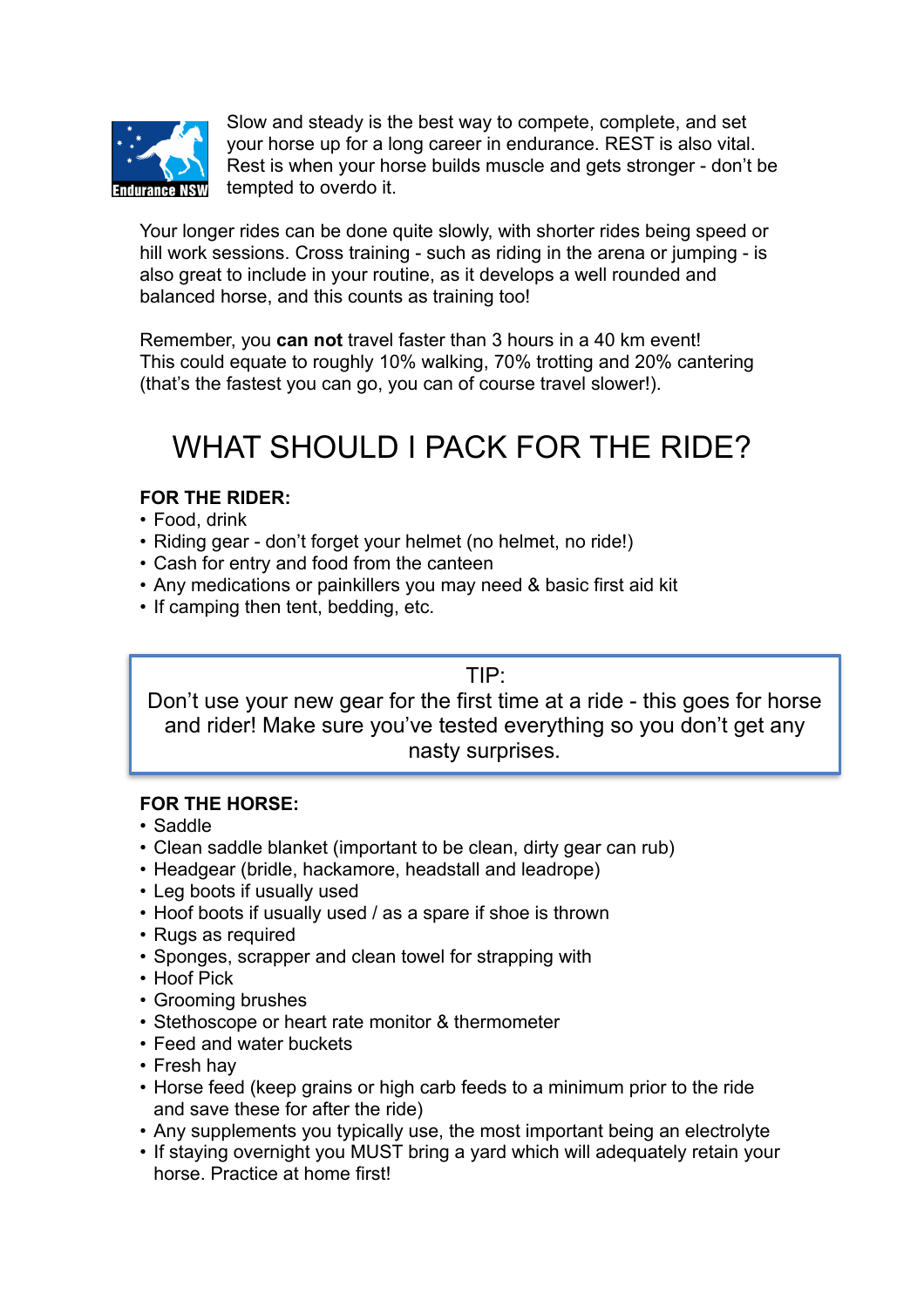

I'M AT THE RIDE - WHAT NOW?

### **WHEN YOU FIRST ARRIVE:**

Firstly, find a space to park your float and offload your horse. Take them for a short walk and offer them food and water to let them unwind after the float trip. If you're setting up a yard, do so now. If not make sure your horse is safe and secure and then head to the ride office.

You will need to pay your entry fee (or just have your entry confirmed if you reentered online), and day membership if you are not a NSW ERA member. You might like to [pre complete these forms a](http://www.nswera.asn.au/forms/rideorganiser.html)nd take them with you.

The ride organisers will give you a riding bib with a number on it and a vetting card for your horse. Now you are entered and you can head back to your horse!

TIP: Before entering trot your horse up and down to make sure they haven't injured themselves on the way to the ride.

### **PRE RIDE VETTING:**

Take your horse and your card over to the vet ring (you will need to be wearing your rider bib). A TPR will check your horses temperature (so your horse needs to be ok with a stranger putting a thermometer up it's bum!), heart rate and respiration.

Then the vet will check your horse quickly all over and ask you to trot your horse up and back on a loose reign. Assuming there are no issues with the vet check you are now ready to start your ride.

Head back to your float and get everything ready you will need now and after the ride. You should have a few buckets of water to cool your horse after the ride and clean water for them to drink, as well as some horse food. Once you are all set up have something to eat, make sure your horse has had enough food and water, and start to get ready to ride!

You should be saddled up about 15 minutes before your ride start time to warm your horse up.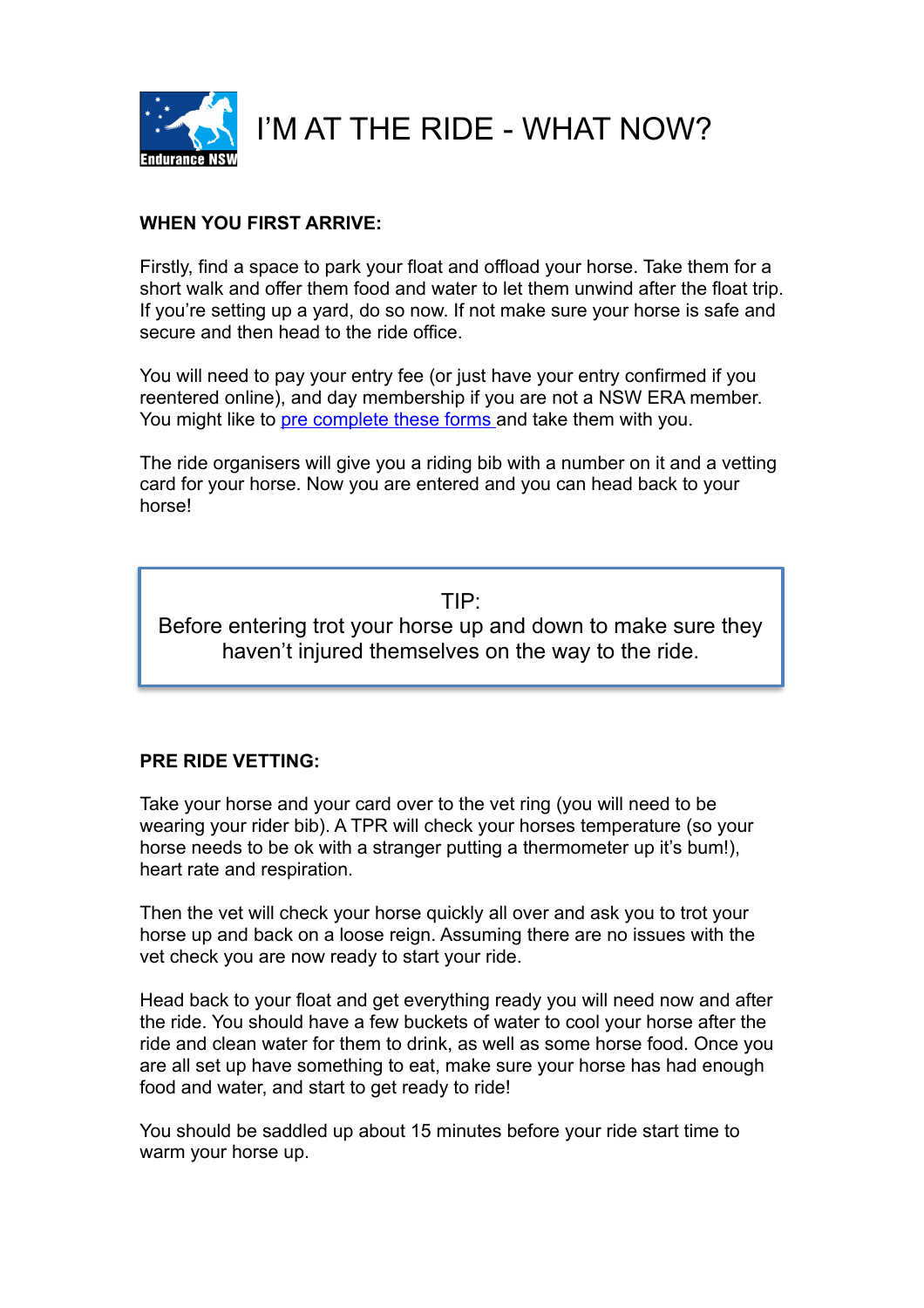

# THE RIDE

### **STARTING THE RIDE:**

You will get a verbal briefing before leaving for your ride which will tell you any important information about the course. You must also give your rider number to the chief steward or ride organiser before leaving the ride base.

You can leave up to (but no later than) 10 minutes after the official start time if you are worried your horse will get very excited at the start. But do NOT LEAVE WITHOUT HAVING YOUR NUMBER CHECKED OFF BY THE CHIEF STEWARD OR RIDE ORGANISER.

TIP: You're working hard too! Don't forget to take care of yourself by eating, drinking and taking electrolytes if needed. Your horse can only be as good as you are.

# **FOLLOWING THE COURSE:**

A rider should not get lost due to course marking, however you must also be aware that there is a degree of personal responsibility on you to go the right way. It is easy to get distracted and miss a turn, follow other competitors, or become disoriented when tired. If you think you are lost;-

- 1) Consider if there is evidence of other horses having travelled this way. if so, continue for a short distance and check if there is a marker ahead
- 2) If not, consider when you last saw a marker. It is advisable to return to this point and carefully look for the correct way
- 3) If you are at a crossroads and can see no marker, turn around and travel a short distance back, then return, looking again for a marker. If you still can not see a marker, but you are sure you are on the right path, it's possible it has fallen down or been removed. In this case you can backtrack to the last checkpoint to ask for help, call the ride organiser / chief steward, or if safe and obvious which way to go, continue.

It is rare (but not impossible!) to get lost, so please use your common sense and be aware of your orientation in regard to the ride base. Your horse may know more than you and get you home if you are very lost!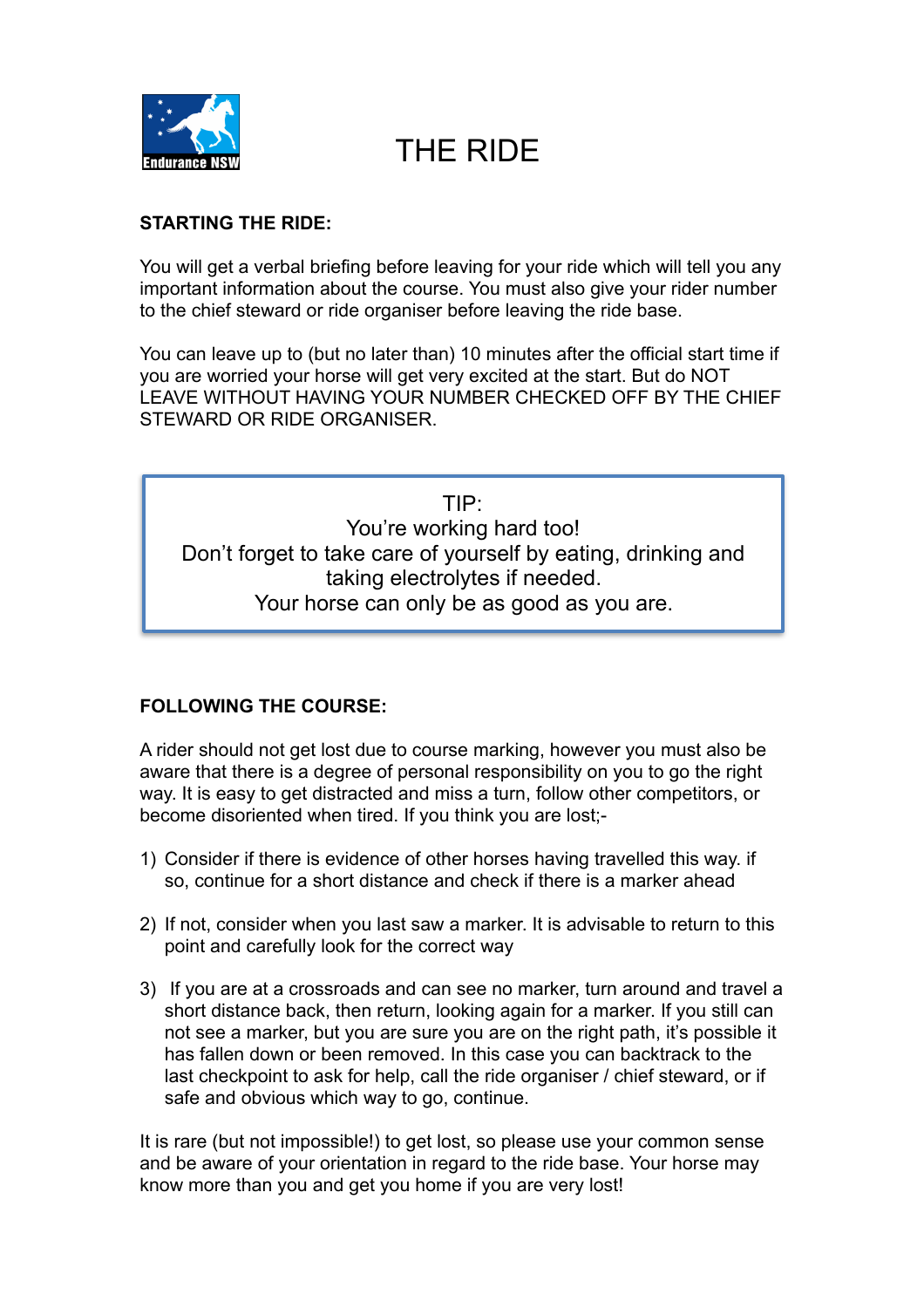

**RIDER ETIQUETTE** 

While out riding please be polite and friendly to the volunteers at the checkpoints and gates as they are helping to run the ride for your pleasure.

When giving numbers at a checkpoint call your number out and wait for the number to be called back before continuing. It is the RIDERS responsibility to ensure checkpoints record your number. Failure to do so can result in elimination.

Remember also that checkpoint people can help you – if you or your horse are not able to continue wait at a checkpoint and they will get help to you. If you are unable to make it to a checkpoint ask another rider to pass the message on and stay where you are. Endurance riders look after each other, so don't hesitate to ask for help and don't leave a rider in trouble!

TIP:

All your hard work has paid off now don't forget to enjoy yourself!

Horses who may kick should wear a red ribbon in their tail to warn other riders to give that horse plenty of personal space on the trail. Riders who have horses who kick must also mange their horses behaviour. You must not put other people or horses in danger through the behaviour of your horse.

Stallions wear blue ribbons in their tails. Most endurance stallions are extremely well behaved but as a courtesy it's best not to ride too6 close. (particularly if you have a "sexy" mare!)

If you want to pass a rider or group of riders in front of you, call out to the rider/group that you wish to pass on the left or the right, whichever is most suitable – if there is more than one horse passing call out the number as well, i.e. "*3 horses passing on your left when you're ready"*. The other riders should then move to the side and acknowledge your request, so you can pass and move on out of their way.

Ride to road rules – if on a road do not ride in the middle or on the wrong side of the road. This is an important safety note to ensure you are visible to cars.

When at water stops on course, be mindful of other horses. Allow your horse to drink as much as it needs, but move on quickly once done to allow others access.

In essence, have a wonderful time, use common sense and be friendly to volunteers and other riders.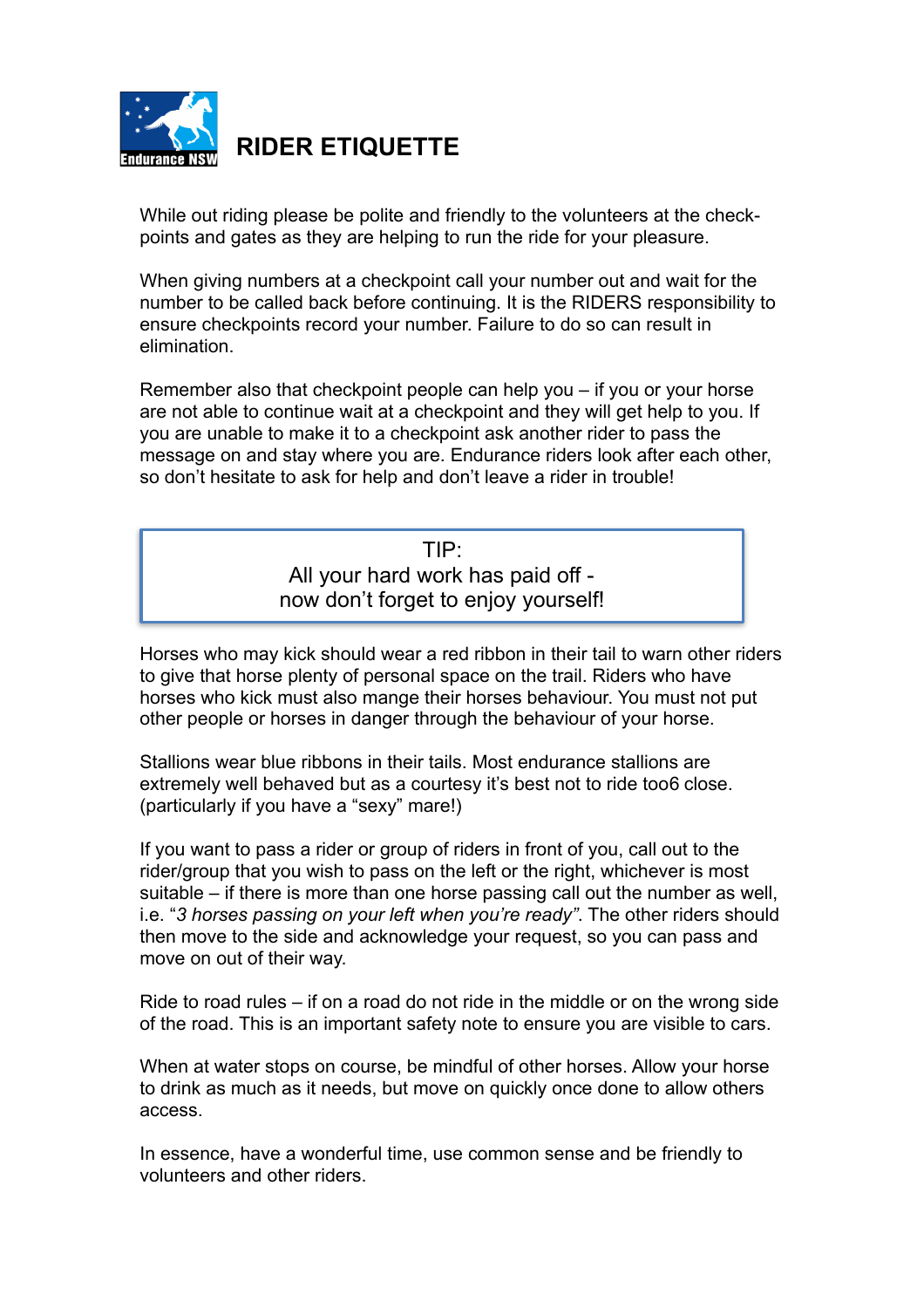

AFTER THE RIDE

So now you are home and perhaps tired, but you have finished the course!

Even if you needed a float ride home, everyone has to present to the vet for a final time. As you cross the finish line your time will be noted and a vetting slip written up. Make sure you pick it up. That will have your finish time and a vetting time 30 minutes later written on it. Most rides allow "early vetting" at 15 minutes but you MUST present at the vet ring by 30 minutes or you will be disqualified.

Take your horse back to camp, put on a halter and take all the tack off including any brushing boots or bandages. You can leave hoof boots on if you wish.

If it's hot and even moderate exercise is probably going to raise your horses' temperature and heart rate. Your horse must have a heart rate of 55 bpm or less to pass the vet check. Cooling your horse down to a normal temperature will aid in lowering the heart rate. But if you make your horse too cold the heart rate will go up - so you are aiming for a normal temperature.

Cooling down too much can also cause stiffness or cramping, particularly in the hindquarters. If there is any chill in the air, a towel or light strapping rug over the rump is a good idea.

Water heats up very quickly and gets trapped in the hair of a horse, so you need to scrape water off soon after putting it on. Then put more water on if needed. If the HR is over 55 or your horse is still obviously hot, strap some more. If electrolytes are a routine for you, then now is a good time to administer those.

If you are able to monitor the HR then great, do so, otherwise once you have the temperature right, let the horse relax for the rest of your 30 mins. Offer water, hay (not hard feed as this elevates heat rate) or grass and do some slow walking to make sure your horse doesn't get stiff. Encourage your horse to wee as this also lowers HR.

Watch the time and leave enough so you can slowly walk to vetting. Let the horse pick along the way, and make sure you're still wearing your number bib. Vetting is the same as pre-ride except temperature and respiration are not required. TPRs will record the HR and the vet will do the rest. If you can't run then your strapper or any other helper can trot your horse out. Remember to trot with a loose lead.

Hopefully now you have vetted through successfully and you're all done! Before you leave visit the ride office to hand in your bib and collect your prize.

### **CONGRATULATIONS!**